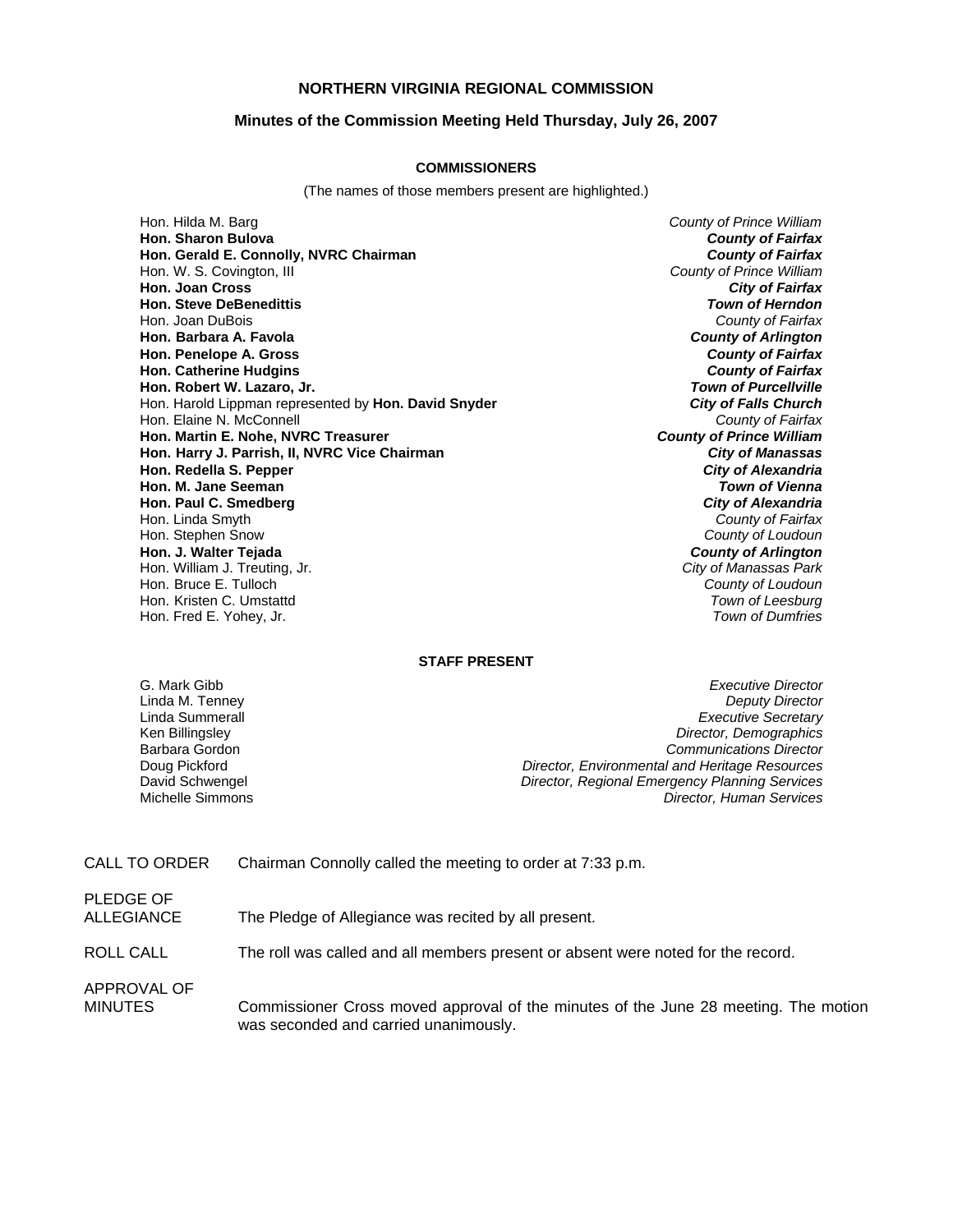## PRESENTATION *Immigration and Local Responses*

 Chairman Connolly reminded the members that after the presentation on immigration issues at the federal level at the Commission's May meeting, members agreed they wanted to continue the discussion, especially to address the issue from the perspective of local government.

 Chairman Connolly introduced Steven Vallas and Emily Zimmerman, who presented findings from their state-wide survey, "Social Bases of Anti-Immigrant Sentiment." Dr. Vallas is a professor and chairman of the Department of Sociology and Anthropology at George Mason University. He also serves as the director of GMU's Center for Social Science Research. Dr. Zimmerman is the Research Coordinator at the Center for Social Science Research and co-author of the study.

# *Steven Vallas and*

*Emily Zimmerman* Dr. Vallas explained the random sampling methods used. The study consisted of telephone interviews with 1,072 participants throughout Virginia over a three-week period ending June 8; this coincided with the Congressional debate on immigration reform. The cases were weighted by age, gender and ethnicity. The margin of sampling error is +/- 3 percent.

Study findings include:

• Virginians widely support calls for tighter controls over undocumented immigrants and cutbacks in human services.

 — A clear majority (73%) want police to do immigration checks during routine traffic stops.

 — Most (64%) reject proposals to allow undocumented students to pay in-state tuition at Virginia colleges.

- Most (54%) support the activities of Minutemen-like groups.
- However, nearly 4 in 5 Virginians favor a path to legal status for the undocumented.
	- 40% favor permanent residence with the possibility of citizenship.
	- 38% favor a temporary worker program.
	- Only 1 in 5 would refuse any legal status for the undocumented at all.
- There were notable differences by race, class, region and ideology.
	- Latinos understandably support newcomers; African Americans much less so.
	- Less affluent, less educated are more fearful.

 — Residents in metropolitan Northern Virginia and central Virginia hold relatively more accommodating views of undocumented immigrants. Regions with the lowest percent of foreign born as well as those with a high rate of unemployment or poverty hold the most negative views of illegal immigrants.

The study concludes that policy makers will need to address the question of economic fear and uncertainty if anti-immigrant conflict is to be reduced. Also, public efforts to promote dialogue and trust at the local level may be appropriate in reducing tensions between longterm residents and newcomers.

*questions & answers* Several members asked questions about the sampling methods and voiced concern that the survey questions might have been worded in a biased or negative manner. The researchers replied that the questions interspersed the phrases "illegal immigrants," "legal immigrants" and "immigrants." Dr. Zimmerman added that the survey contained some questions that were framed in positives.

> Replying to Mr. Snyder's inquiry, Dr. Vallas said approximately 400 survey participants live in Northern Virginia, but the researchers have not done regional analyses.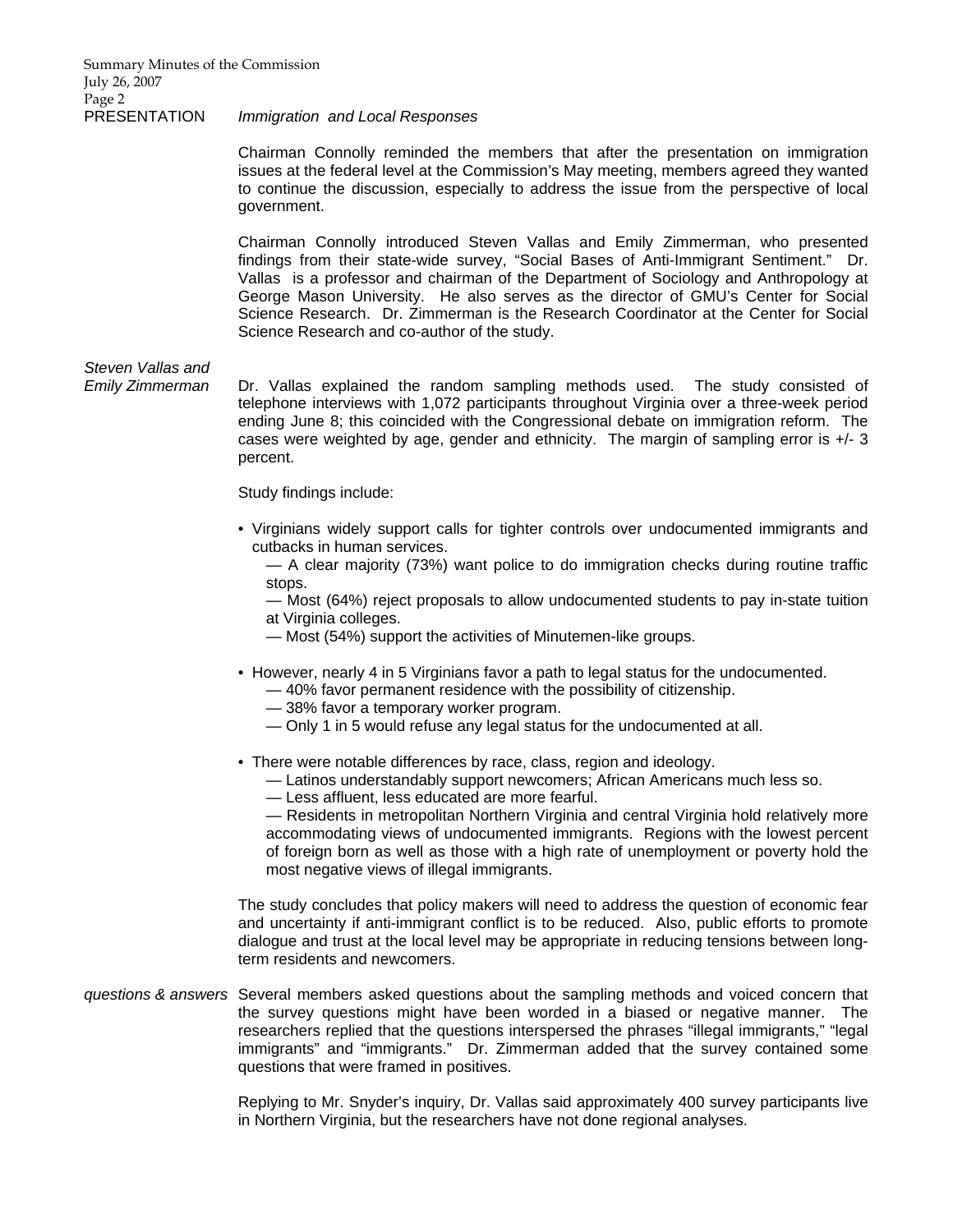Summary Minutes of the Commission July 26, 2007 Page 3

> Commissioner Tejada asked if a follow-up study is planned. The researchers are currently studying Latino, Vietnamese and Korean small businessmen and their achievements.

> Chairman Connolly then introduced Michael May of the Prince William Board of County Supervisors, adding that Mr. May would discuss the board's recently passed resolution limiting some services to illegal immigrants. Mr. May was elected this past January in a special election to represent the Occoquan District. Prior to that he served as the at-large representative on the county's Planning Commission and also served on the county's Social Services Board. Mr. May is a practicing attorney specializing in government contracts, civil litigation, employment law, and small business transactional work.

*Michael May* Mr. May stated that the county board believes in separating the issue of immigration from illegal immigration. He explained that before being adopted, a clause extolling the benefits of immigrants was added to the resolution. The resolution re-affirms the county's commitment to federal law and directs county police to inquire into the immigration status of anyone detained if the police have probable cause to believe the detainee is in the country illegally. The police have 60 days to develop objective criteria for that probable cause and how legal status will be verified (and report back to the board on the objective criteria). The immigration check will only be done if it does not prolong the length of detention.

> The resolution directs the police to enter into a cooperative agreement under the Section 287G Program under Immigrations & Customs Enforcement (ICE), which allows local law enforcement to enforce immigration laws under certain circumstances. ICE training has already been implemented in the county's jail system. Once an illegal immigrant has served his sentence that person is then turned over to ICE for deportation. Both Commissioner Nohe and Mr. May confirmed that federal policy requires the local jurisdiction to ensure that the criminal serves his sentence — at local expense — before being turned over to ICE.

> County staff will divide local services into three categories and report back to the board within 90 days:

> • services required to provide regardless of legality (e.g., lower education, emergency medical care, etc.)

> • services forbidden from providing unless the person is legally in the country (e.g., TANF, etc.)

• services provided at the county's discretion.

County staff will also advise the board on the feasibility and economic implications of implementation.

*questions & answers* Commissioner Hudgins asked if staff will look at the cost of disunification. Since the resolution does not address that, Mr. May did know.

> Chairman Connolly said that, according to the Fairfax County police, ICE will only pick up a maximum of 40 people per month in Northern Virginia, and then only if the person is a suspected terrorist or has committed a heinous crime.

> Commissioner Favola cautioned about being very careful of unintended consequences as a result of the resolution, mentioning publicly funded health services such as immunizations, which are in the community's interest. Mr. May agreed. Commissioner Nohe concurred with Commissioner Favola, adding that Prince William County, and probably all local jurisdictions, are in the midst of a polarized national debate on illegal immigration, and it is incredibly difficult to be the voice of reason when the discussion is not built on reason but on emotion.

> Commissioner Tejada asked if the Prince William Board of County Supervisors plans any outreach to the community. Mr. May replied the police chief suggested a public outreach campaign to explain the proposed policies.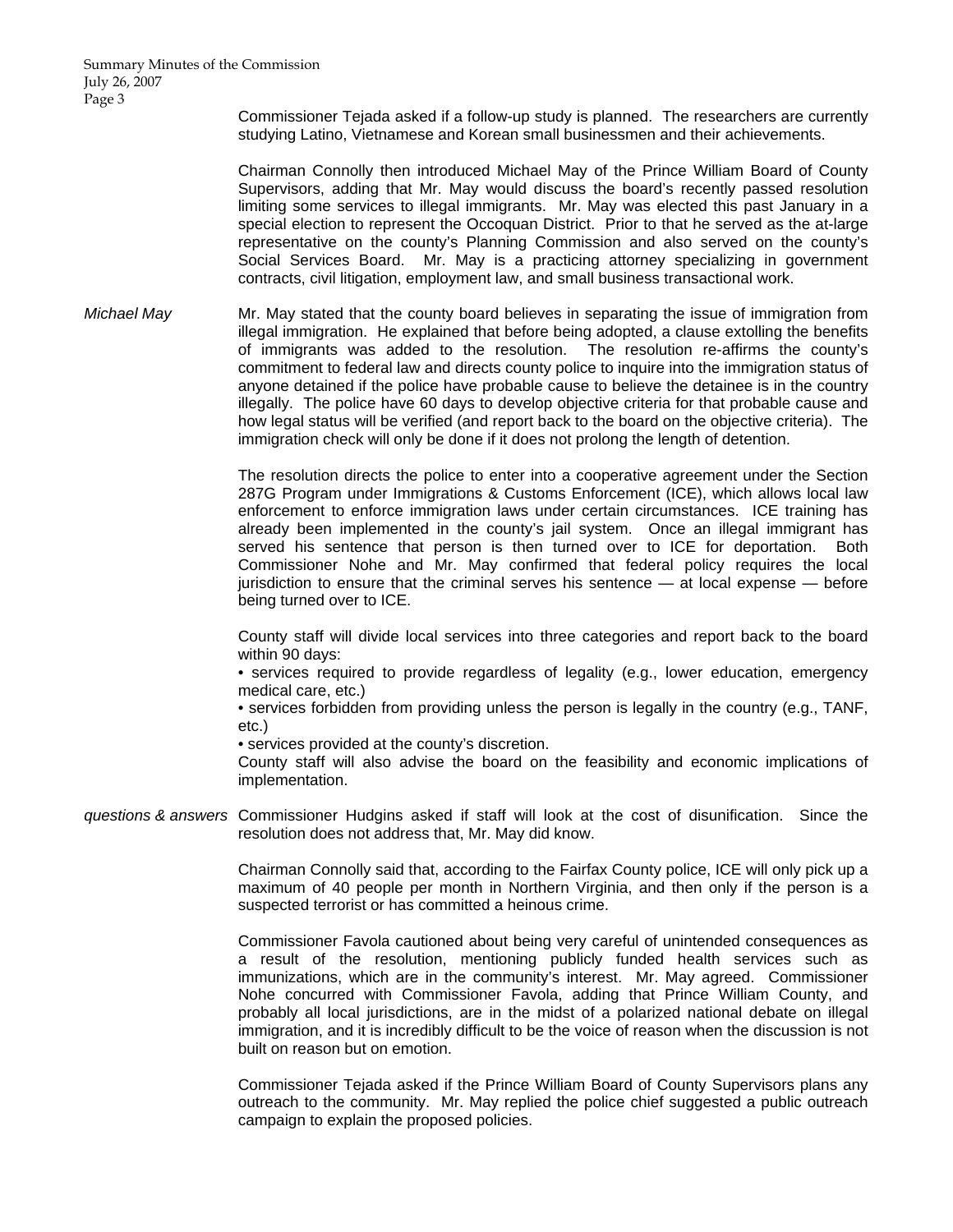Mr. Snyder suggested the Commission provide a presentation on best practices in local jurisdictions, citing Arlington County, and how those lessons can be applied. Commissioner Hudgins concurred, adding that local governments must lead by example. They must find a welcoming way for all residents, and it is incumbent upon the elected officials to bring civility to trying to find solutions.

 Commissioner Seeman observed that although adopted, the resolution has not been implemented, and the results may look very different once the recommendations from the police and county staff are brought to the board.

 Chairman Connolly concluded that this had been an interesting and beneficial discussion, and the Prince William Board of County Supervisors' adoption of that resolution will probably lead to unintended consequences that may impact other jurisdictions. He noted that the minority population in Arlington and Alexandria is declining while the minority population in Prince William is approaching 50 percent. He thanked Mr. May for his time.

CONSENT AGENDA Commissioner Favola moved approval of the Consent Agenda, consisting of items outlined below. The motion was seconded and carried unanimously.

- A. Financial Reports for June 2007
- B. Resolution No. P08-01: Reappointment of Brenda Z. Greene to the Health Systems Agency of Northern Virginia Board of Directors
- C. Resolution No. P08-02: Authorization to Engage CivicPlus for Website Design and Consulting Services
- D. Resolution No. P08-03: Authorization to Abolish Two Positions and to Create One New Position

EXECUTIVE DIRECTOR'S

REPORT Mr. Gibb distributed a copy of his report. Highlights include:

 • On behalf of Arlington and Alexandria, NVRC was awarded a \$400,000 state contract to design of a signature pedestrian-cyclist bridge linking those two jurisdictions across Four Mile Run.

 • Information & Referral 211: CrisisLink, a local nonprofit, human service organization, is the only applicant for the state's 211 call center for Northern Virginia. The \$420,000 in state funding available for this purpose is substantially short of the \$1.7 million identified by a Northern Virginia workgroup. Selection of the call center vendor is anticipated by September.

 • Ryan White, Part A (Title I): NVRC has received the six-month advance of \$2.03 million to help facilitate more local management of funds and more timely payments.

 • VAPDC Summer Conference: NVRC Commissioner Bruce Tulloch (Loudoun County) was re-elected President of the Virginia Association of Planning District Commissions at the summer conference. Additionally, NVRC staff presented a VAPDC communications plan.

 • Low Impact Development: The LID Workgroup met July 18 to review revision to the designs of the twelve LID practices; comments are due back to NVRC in early August. The LID Workgroup anticipates reviewing the final draft of the supplement by early September. Phase II of the project will include extensive modeling to determine the adequate methodology for sizing LID facilities for adequate water quality control.

 • South Potomac Communities Charrette: NVRC staff has begun planning this September 13-15 charrette to be held in Dumfries. Working with the Towns of Dumfries and Quantico, Prince William County, and the Quantico Marine Corps Base, the charrette will primarily address land use, transportation, landfill, and economic development practices.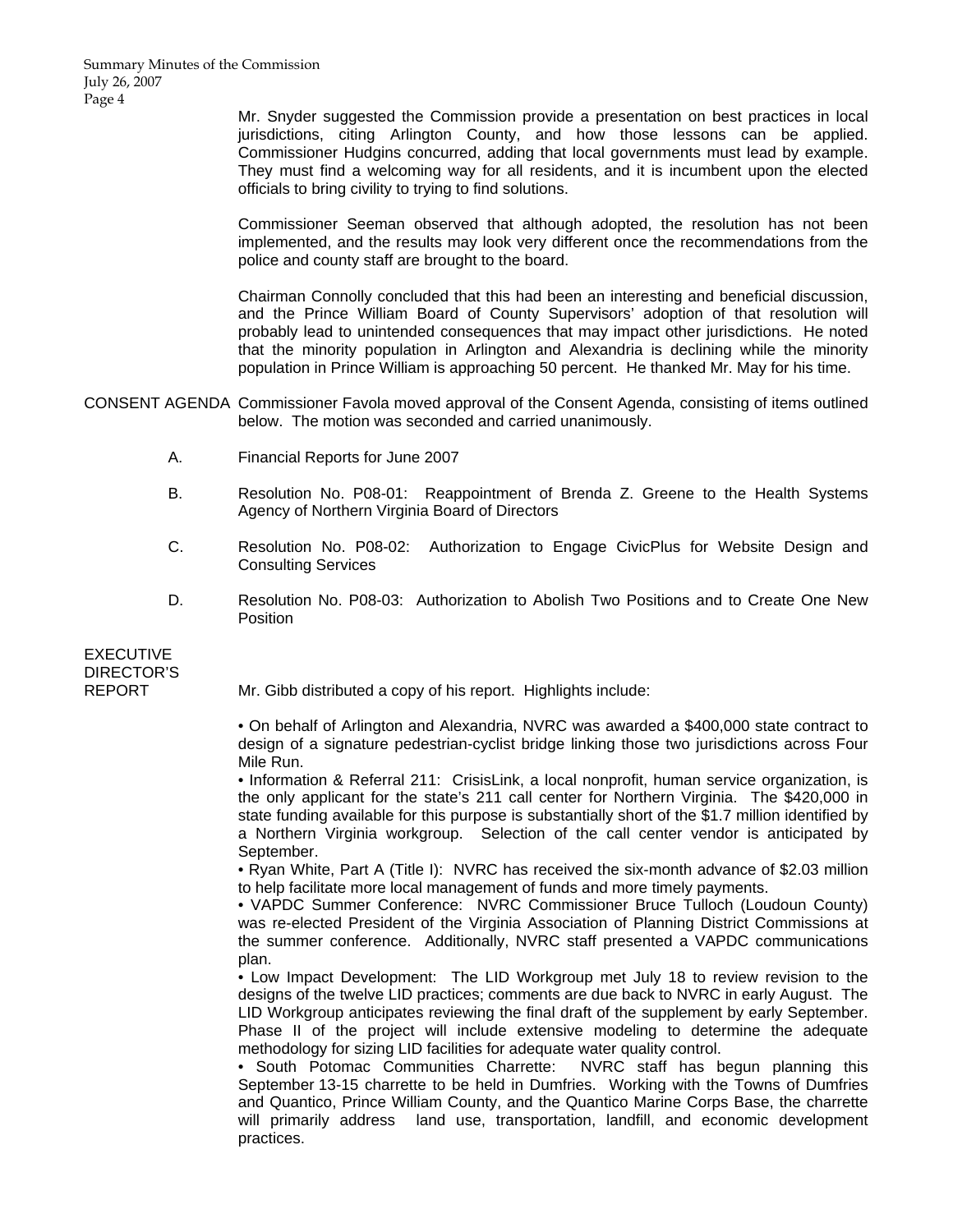Summary Minutes of the Commission July 26, 2007 Page 5

| <b>CHAIRMAN'S</b><br><b>REPORT</b> | Chairman Connolly reported that he met with NVRC senior staff prior to the Commission<br>meeting to discuss programs and new initiatives. Staff compiled a briefing book for him<br>and copies will be sent to all Commission members.                                                                             |
|------------------------------------|--------------------------------------------------------------------------------------------------------------------------------------------------------------------------------------------------------------------------------------------------------------------------------------------------------------------|
|                                    | Chairman Connolly added that he wants members' ideas for presentations and programs.<br>He plans to set aside one Commission meeting for a presentation on demographic trends.                                                                                                                                     |
| <b>COMMITTEE</b><br><b>REPORTS</b> |                                                                                                                                                                                                                                                                                                                    |
| Communications                     | Commissioner Smedberg reported that NVRC staff will develop a new NVRC brochure<br>based on the newly-compiled briefing book. The brochures will be available to Commission<br>members for distribution when talking about NVRC with General Assembly members as<br>well as organizations in members' communities. |
|                                    | Members were encouraged to review their bio's on their jurisdictions' websites to be sure<br>NVRC membership is included.                                                                                                                                                                                          |
|                                    | Commissioner Smedberg also reviewed news releases and media coverage for the past<br>month.                                                                                                                                                                                                                        |
| ad hoc Energy                      | Resolution No. P08-05: Authorization to Submit Comments to the State Corporation<br>Commission in Developing Strategies for Meeting the Commonwealth's Energy Reduction<br>Goals was distributed. Commissioner Lazaro moved adoption of the resolution and the<br>motion was seconded.                             |
|                                    | Commissioner Cross stated she has no objection to the resolution but asked that action<br>items be distributed in a more timely manner in the future.                                                                                                                                                              |
|                                    | It was decided that the legislature and other bodies should be copied on said<br>correspondence.                                                                                                                                                                                                                   |
|                                    | Resolution No. P08-05 was adopted unanimously.                                                                                                                                                                                                                                                                     |
|                                    | Commissioner Lazaro nominated Commissioner Pepper to serve on the Governor's Energy<br>Policy Advisory Council.                                                                                                                                                                                                    |
| Legislative                        | Chairman Connolly reported that the first draft of the Commission's FY08 Legislative<br>Platform will be available for the Commission's October 25 meeting.                                                                                                                                                        |
| <b>Operations</b>                  | Commissioner Nohe reported the Operations Committee met last week and received the<br>second review of the proposed employee compensation plan. A few items need further<br>review. The committee will bring the plan to the Commission in September.                                                              |
| 60 <sup>th</sup> Anniversary       | Commissioner Pepper reported that the celebration will be a luncheon on December 7.                                                                                                                                                                                                                                |
| <b>OTHER BUSINESS</b>              | • Commissioner Lazaro reported the towns are interested in having the Commission serve<br>as the Advisory Land Use Planning Committee to the Northern Virginia Transportation<br>Authority (NVTA), with NVRC staff support. He moved same and the motion was<br>seconded.                                          |
|                                    | Mr. Snyder, an NVTA member, said he thinks further discussion is needed, as this could                                                                                                                                                                                                                             |

lead to bureaucratic fighting and that everything needs to function under NVTA. Commissioner Bulova stated there is no need to reconstitute a new group, and perhaps NVTA staff should staff that portion.